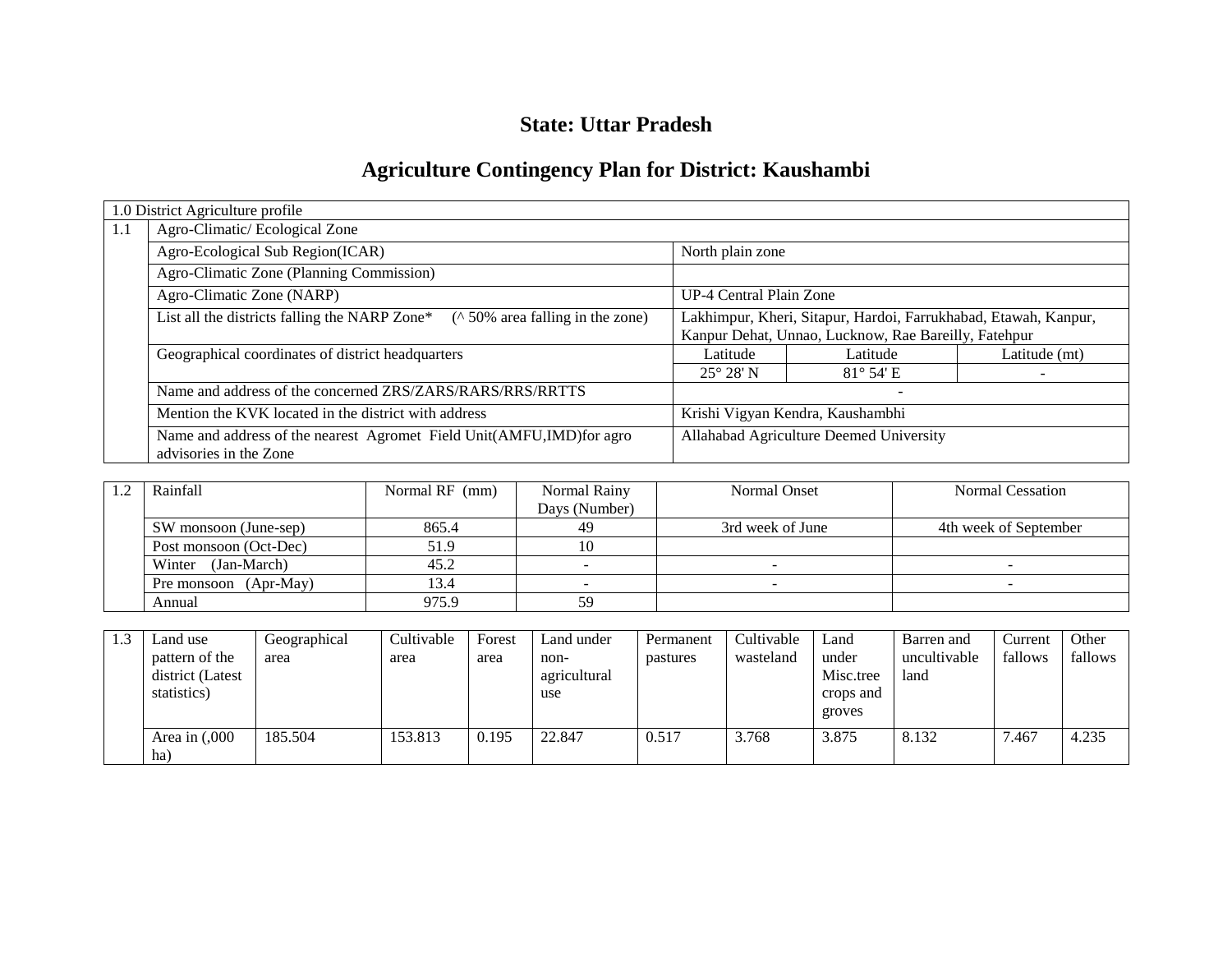| 1.4 | Major Soils (common names like red sandy     | <b>Area ('000 ha)</b> | Percent $(\% )$ of total |
|-----|----------------------------------------------|-----------------------|--------------------------|
|     | loam deep soils $(\text{etc.})^*$            |                       |                          |
|     | Deep, loamy soils                            |                       |                          |
|     | Deep, fine soils moderately saline and sodic |                       |                          |
|     | Deep, sandy soils                            |                       |                          |

| 1.J | Agricultural land use    | Area( $000$ hac) | Cropping intensity $(\% )$           |
|-----|--------------------------|------------------|--------------------------------------|
|     | Net sown area            | 134.468          | 132250<br>.J <i>L</i> . <i>LJ</i> 70 |
|     | Area sown more than once | 43.371           |                                      |
|     | Gross cropped area       | 177.839          |                                      |

| 1.6<br>Irrigation                   | Area('000 ha)  |                                                                                                     |                                    |
|-------------------------------------|----------------|-----------------------------------------------------------------------------------------------------|------------------------------------|
| Net irrigation area                 | 97.147         |                                                                                                     |                                    |
| Gross irrigated area                | 128.027        |                                                                                                     |                                    |
| Rain fed area                       | 37.321         |                                                                                                     |                                    |
| Sources of irrigation (Gross Irr.   | Number         | Area('000 ha)                                                                                       | Percentage of total irrigated area |
| Area)                               |                |                                                                                                     |                                    |
| Canals                              | $\sim$         | 198.32                                                                                              |                                    |
| <b>Tanks</b>                        |                | 0.035                                                                                               |                                    |
| Open wells                          | $\sim$         | $\Omega$                                                                                            |                                    |
| Bore wells (Tube wells)             | $\sim$         | 108.160                                                                                             |                                    |
| Lift irrigation schemes             | $\sim$         | <b>NA</b>                                                                                           |                                    |
| Micro-irrigation                    | $\sim$         | <b>NA</b>                                                                                           |                                    |
| Other sources                       | $\sim$         | $\overline{0}$                                                                                      |                                    |
| <b>Total Irrigated Area</b>         | $\sim$         | 128.027                                                                                             |                                    |
| No. of Pump sets $(2011-12)$        | 15467          |                                                                                                     |                                    |
| No of Tractors                      | 2278           |                                                                                                     |                                    |
| Groundwater availability and use*   | No of blocks-  | $(\% )$ area                                                                                        | Quality of water                   |
| (Data source: State/ Central Ground | Tehsils-       |                                                                                                     |                                    |
| water Department/Board)             |                |                                                                                                     |                                    |
| Over exploited                      | $\overline{2}$ |                                                                                                     |                                    |
| Critical                            | 3              |                                                                                                     |                                    |
| Semi-critical                       |                |                                                                                                     |                                    |
| Safe                                |                |                                                                                                     |                                    |
| Waste water availability and use    |                |                                                                                                     |                                    |
| Ground water quality                |                |                                                                                                     |                                    |
|                                     |                | *over-exploited groundwater uSesameization> 100%; critical: 90-100%; semicritical:70-90%; safe:<70% |                                    |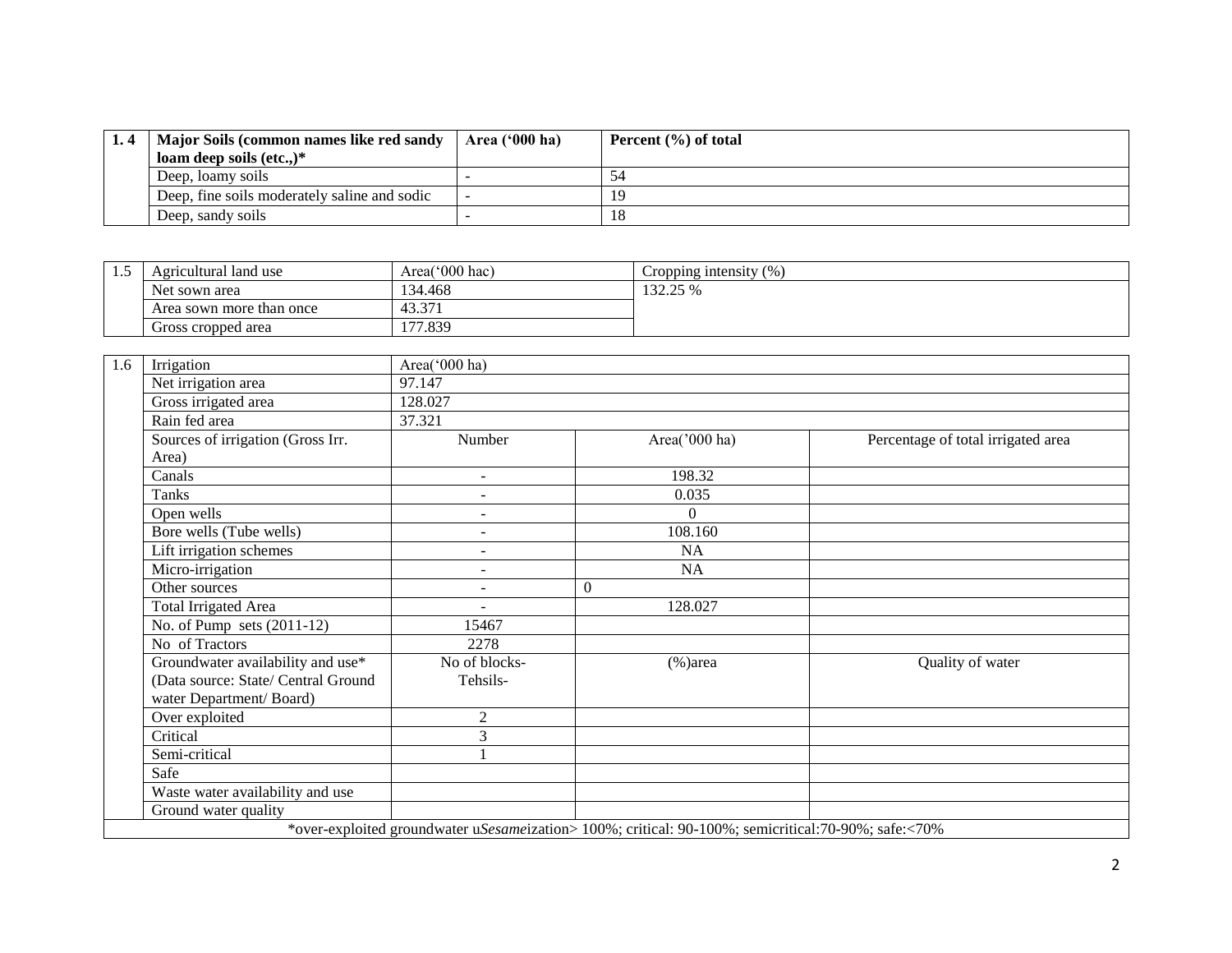## **1.7 Area under major field crops & (As per latest figures 2013-14)**

| -1.7 | Major field crops cultivated |           |                          |        |                          | Area('000 ha)            |                          |                              |        |
|------|------------------------------|-----------|--------------------------|--------|--------------------------|--------------------------|--------------------------|------------------------------|--------|
|      |                              | Kharif    |                          |        | Rabi                     |                          |                          | Summer                       | Total  |
|      |                              | Irrigated | Rain fed                 | Total  | Irrigated                | Rain fed                 | Total                    |                              |        |
|      | Wheat                        | -         | $\overline{\phantom{a}}$ |        | 72.960                   | 0.336                    | 73.296                   | -                            | 73.296 |
|      | Rice                         | 41.768    | 3.152                    | 44.920 | $\overline{\phantom{0}}$ | -                        | -                        |                              | 44.920 |
|      | Gram                         |           |                          |        | 0.137                    | 12.146                   | 12.283                   | $\qquad \qquad \blacksquare$ | 12.283 |
|      | Pearl millet                 | 0.004     | 10.634                   | 10.638 | $\overline{\phantom{0}}$ | $\overline{\phantom{a}}$ | $\overline{\phantom{0}}$ | $\overline{\phantom{a}}$     | 10.638 |
|      | Pigeon pea                   | 0.009     | 8.975                    | 8.984  | -                        | -                        | -                        |                              | 8.984  |
|      | Sesame                       | 0.002     | 1.426                    | .428   | <b>.</b>                 | $\overline{\phantom{a}}$ | -                        |                              | 1.428  |

# **1.8 Production and productivity of major crops (Average of last 5 years)**

| 1.8<br>Major field crops<br>Area('000 ha) |              |                          |                          |                          |                          |                          |                         |                            |                         |                               |
|-------------------------------------------|--------------|--------------------------|--------------------------|--------------------------|--------------------------|--------------------------|-------------------------|----------------------------|-------------------------|-------------------------------|
|                                           | cultivated   |                          | Kharif                   |                          | Rabi                     |                          | Summer                  |                            | Total                   | Crop                          |
|                                           |              | Production<br>(000 t)    | Productivity<br>(Kg/ha)  | Production<br>(000t)     | Productivity<br>(Kg/ha)  | Production<br>(000 t)    | Productivity<br>(Kg/ha) | Production<br>$(^{o}000t)$ | Productivity<br>(Kg/ha) | residue as<br>fodder<br>(000) |
|                                           |              |                          |                          |                          |                          |                          |                         |                            |                         | tons)                         |
|                                           | Rice         | 86.656                   | 2004                     | $\overline{\phantom{a}}$ |                          |                          |                         | 86.656                     | 2004                    | <b>NA</b>                     |
|                                           | Wheat        | $\overline{\phantom{0}}$ | $\overline{\phantom{0}}$ | 179.704                  | 2538                     | $\overline{\phantom{a}}$ |                         | 179.704                    | 2538                    | <b>NA</b>                     |
|                                           | Pearl millet | 13.438                   | 1222                     | $\overline{\phantom{a}}$ |                          | $\overline{\phantom{a}}$ | -                       | 13.438                     | 1222                    | <b>NA</b>                     |
|                                           | Gram         |                          |                          | 15.120                   | 1151                     | $\overline{\phantom{0}}$ |                         | 15.120                     | 1151                    | <b>NA</b>                     |
|                                           | Pigeon pea   | 9.388                    | 942                      | $\overline{\phantom{a}}$ |                          | $\overline{\phantom{a}}$ |                         | 9.388                      | 9.42                    | <b>NA</b>                     |
|                                           | Sesame       | 0.383                    | 224                      | $\overline{\phantom{a}}$ | $\overline{\phantom{0}}$ | $\overline{\phantom{0}}$ |                         | 0.383                      | 224                     | <b>NA</b>                     |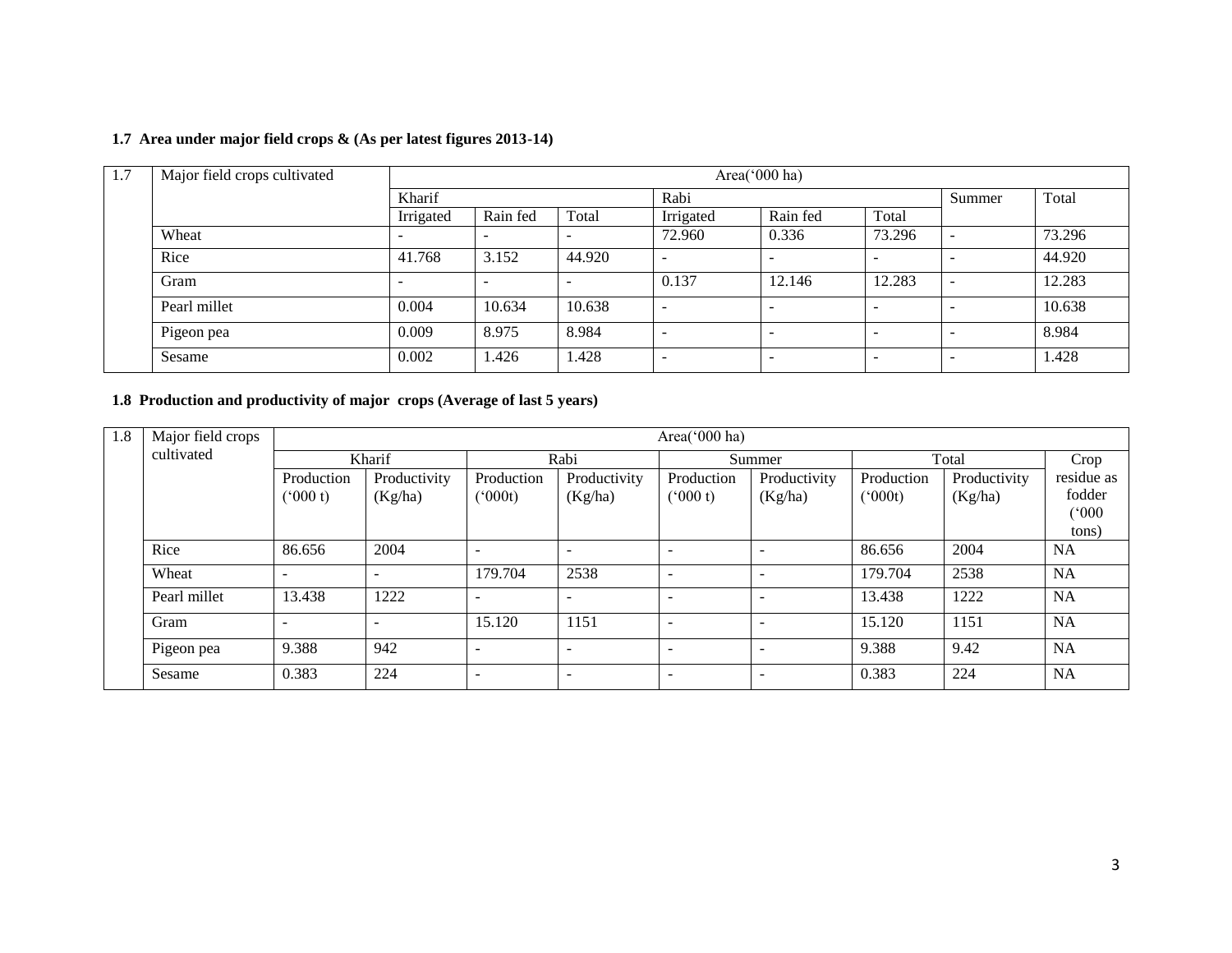| 1.8 | Major Fodder crops cultivated | Area(ha) | Total |
|-----|-------------------------------|----------|-------|
|     | Kharif                        | 1438     | 1438  |
|     | Rabi                          | 266      | 266   |
|     | Summer                        | 219      | 219   |
|     | Total                         | 1923     | 1923  |

| 1.9 | Livestock(year 2007)                           | Male(000) | Female $(000)$ | Total $(000)$ |
|-----|------------------------------------------------|-----------|----------------|---------------|
|     | Non descriptive Cattle (local low yielding)    | 63.419    | 71.504         | 134.923       |
|     | Improved cattle                                | 0.002     | 0.013          | 0.015         |
|     | <b>Crossbred Cattle</b>                        | 4.943     | 6.542          | 11.485        |
|     | Non descriptive Buffaloes (local low yielding) | 16.441    | 65.458         | 81.899        |
|     | <b>Descript Buffaloes</b>                      | 25.333    | 100.104        | 125.437       |
|     | Goat                                           | 46.027    | 79.715         | 125.742       |
|     | Sheep                                          |           |                | 28.911        |
|     | Other (Camel, Pig, Yak etc)                    |           |                | 38.536        |
|     | Commerical dairy farms (number)                |           |                | 0.000         |

| 1.10 | <b>Sowing window</b> | Pearl           | <b>Maize</b>             | <b>Rice</b> | Urd             | Sorghum                 | <b>Moong</b>               | Wheat                    | Pea | Gram                     | <b>Mustard</b> |
|------|----------------------|-----------------|--------------------------|-------------|-----------------|-------------------------|----------------------------|--------------------------|-----|--------------------------|----------------|
|      | for 5 major          | millet          |                          |             |                 |                         |                            |                          |     |                          |                |
|      | field crops          |                 |                          |             |                 |                         |                            |                          |     |                          |                |
|      | Kharif-Rainfed       | 2 <sup>nd</sup> | 2 <sup>nd</sup>          |             | $2^{nd}$        | First week              | First week                 | $\overline{\phantom{0}}$ | ۰   | $\overline{\phantom{a}}$ |                |
|      |                      | week            | week                     |             | week of         | of July to              | of July to                 |                          |     |                          |                |
|      |                      | of July         | of June                  |             | July to         | $2nd$ week              | 2 <sup>nd</sup><br>week of |                          |     |                          |                |
|      |                      | to last         | to First                 |             | First           | of July                 | July                       |                          |     |                          |                |
|      |                      | week            | week                     |             | week of         |                         |                            |                          |     |                          |                |
|      |                      | of July         | of July                  |             | August          |                         |                            |                          |     |                          |                |
|      | Kharif - Irrigated   | Ξ.              | $\overline{\phantom{a}}$ | 3rd         | 2 <sup>nd</sup> | First week              | $\overline{\phantom{a}}$   | $\overline{\phantom{m}}$ | Ξ.  | $\overline{\phantom{0}}$ |                |
|      |                      |                 |                          | week        | week of         | of July to              |                            |                          |     |                          |                |
|      |                      |                 |                          | of          | July to         | 2 <sup>nd</sup><br>week |                            |                          |     |                          |                |
|      |                      |                 |                          | June to     | First           | of July                 |                            |                          |     |                          |                |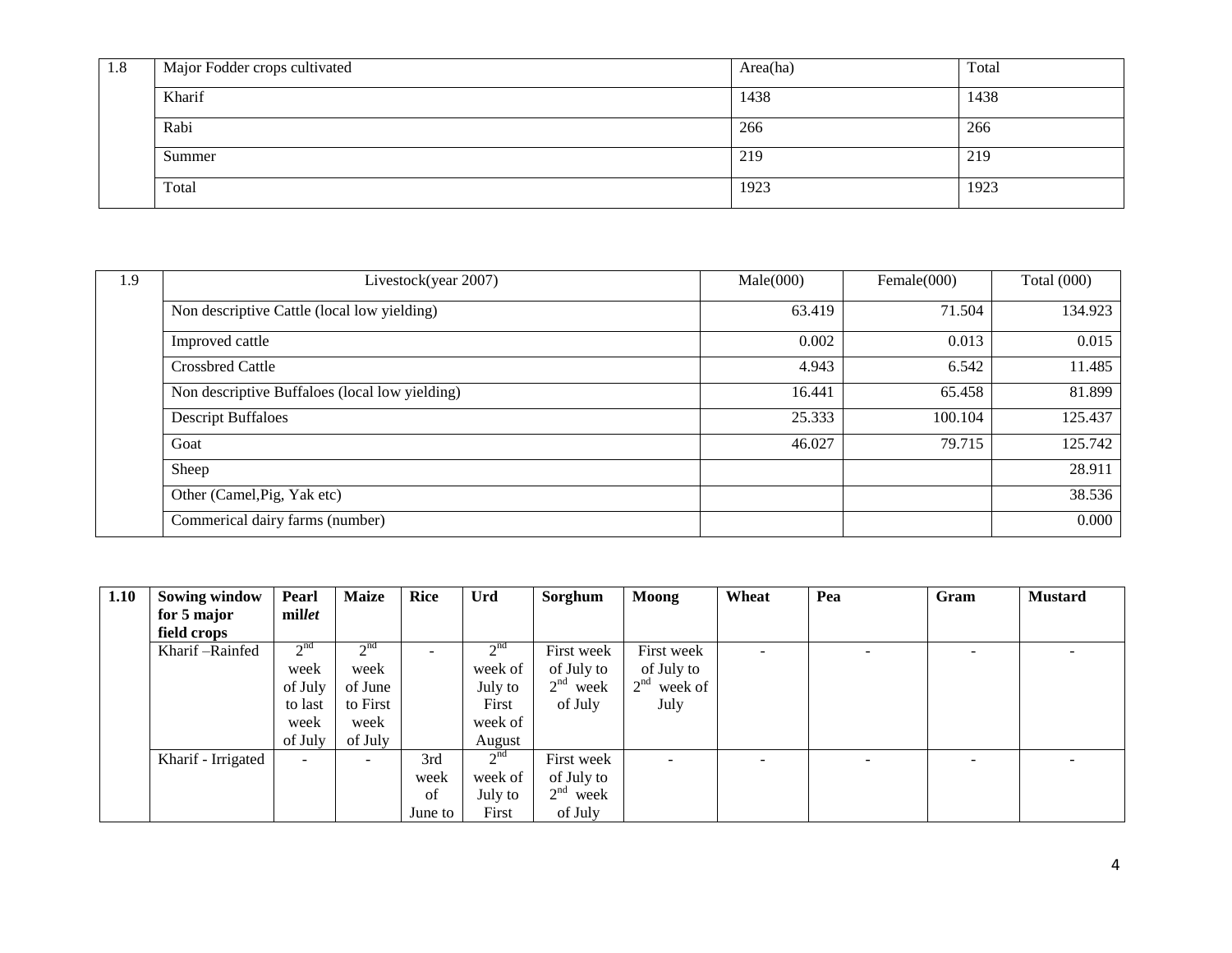|                  |  | Last    | week of |  |            |               |                          |               |
|------------------|--|---------|---------|--|------------|---------------|--------------------------|---------------|
|                  |  | week    | August  |  |            |               |                          |               |
|                  |  | of July |         |  |            |               |                          |               |
| Rabi-Rainfed     |  |         |         |  | First week | First week of | First week               | First week of |
|                  |  |         |         |  | of Nov to  | Oct to first  | of Oct to                | Sep to 2nd    |
|                  |  |         |         |  | 3rd week   | week of Nov   | first week               | week of Oct   |
|                  |  |         |         |  | of Dec     |               | of Nov                   |               |
| Rabi - Irrigated |  |         |         |  | 2nd week   | -             | $\overline{\phantom{a}}$ |               |
|                  |  |         |         |  | of Nov to  |               |                          |               |
|                  |  |         |         |  | 2th week   |               |                          |               |
|                  |  |         |         |  | of Dec     |               |                          |               |

| 1.11 | What is the major contingency the district is prone to?                 | Regular | <b>Occasional</b> | <b>None</b> |
|------|-------------------------------------------------------------------------|---------|-------------------|-------------|
|      | Drought                                                                 |         |                   |             |
|      | Flood                                                                   |         |                   |             |
|      | Cyclone                                                                 |         |                   |             |
|      | Hail storm                                                              |         |                   |             |
|      | Heat wave                                                               |         |                   |             |
|      | Cold wave                                                               |         |                   |             |
|      | Frost                                                                   |         |                   |             |
|      | Sea water intrusion                                                     |         |                   |             |
|      | Sheath Blight, Stemborer, Pyrilla loose smut, Heliothis, Rust etc white |         |                   |             |
|      | grub.                                                                   |         |                   |             |

| Include Digital maps of the district for | Location map of district with in State as Annexure I | Enclosed: Yes  |
|------------------------------------------|------------------------------------------------------|----------------|
|                                          | Mean annual rainfall as Annexure $\angle$            | Enclosed : No  |
|                                          | Soil map as Annexure 3                               | Enclosed : Yes |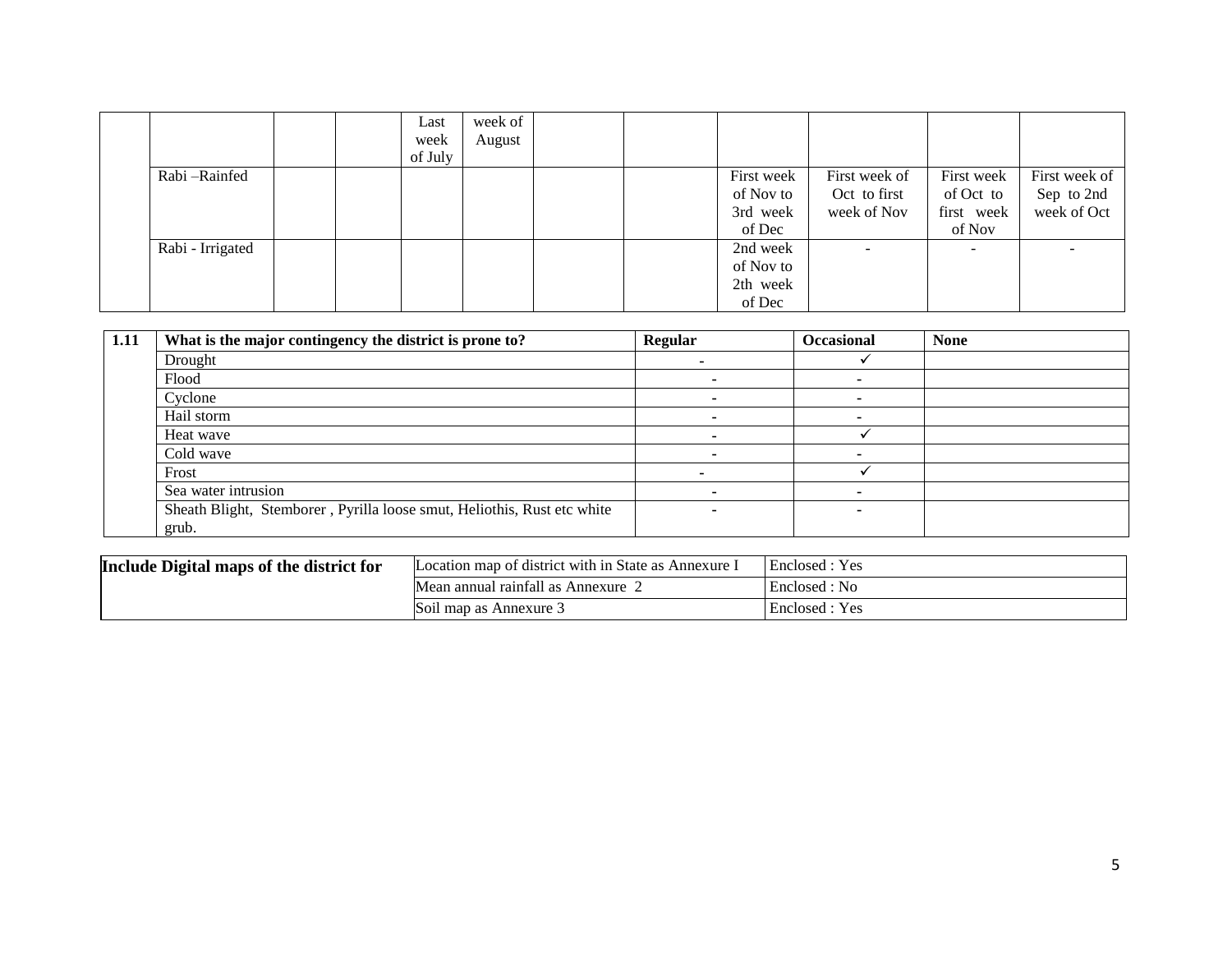Annexure I Location map of Kaushambi district

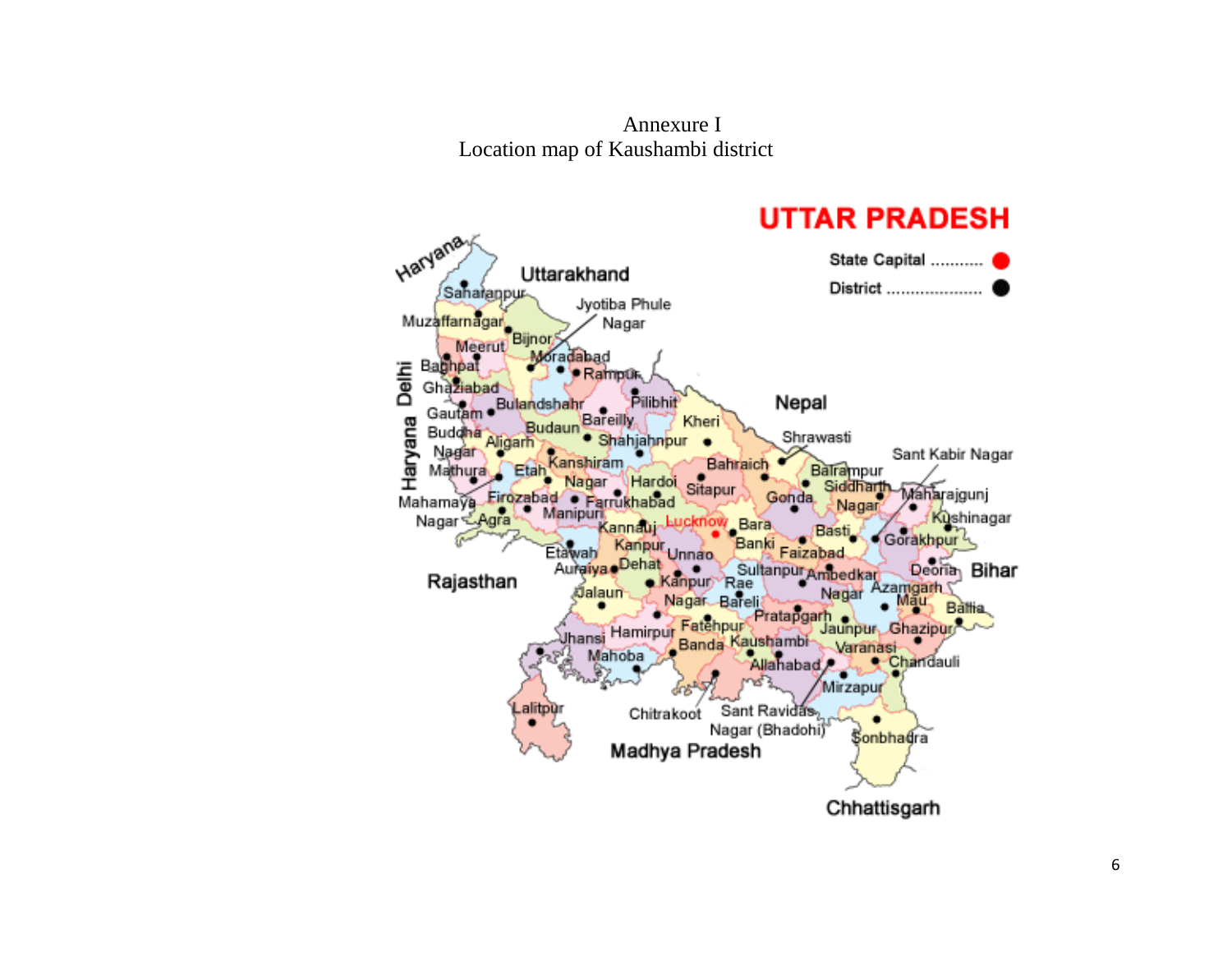**1.14 Soil Map**



**Source: NBSSLUP, Regional Centre, NewDelhi**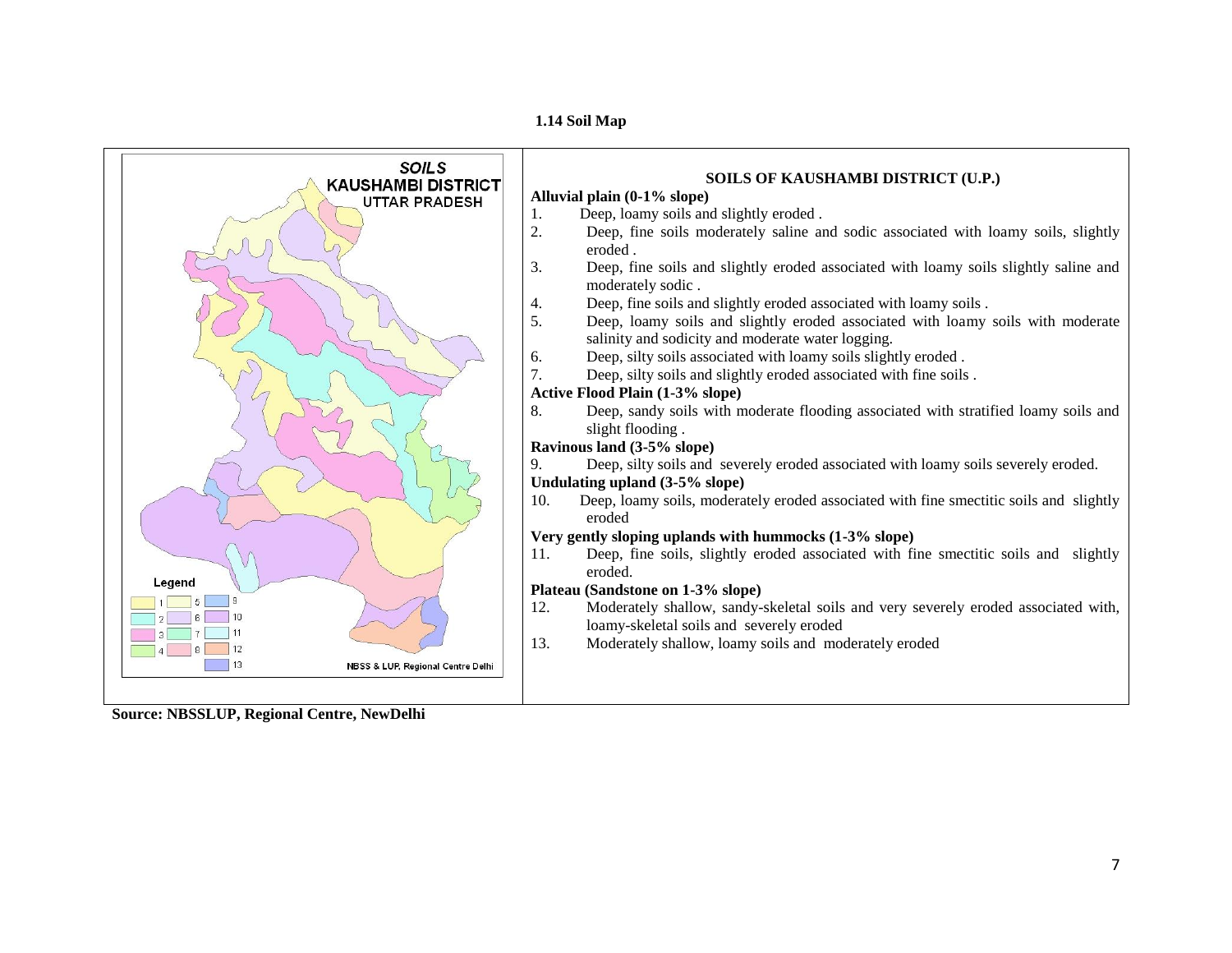#### **2.0 Strategies for weather related contingencies**

#### **2.1 Drought**

#### **2.1.1 Rainfed situation**

| <b>Condition</b>                                  |                                                |                    |                                                                                                                                                                                                             | <b>Suggested Contingency measures</b>                                                                                                                                                        |                                        |
|---------------------------------------------------|------------------------------------------------|--------------------|-------------------------------------------------------------------------------------------------------------------------------------------------------------------------------------------------------------|----------------------------------------------------------------------------------------------------------------------------------------------------------------------------------------------|----------------------------------------|
| <b>Early season</b><br>drought (delayed<br>onset) | <b>Major Farming</b><br>situation <sup>a</sup> | <b>Normal Crop</b> | Change in crop / cropping system <sup>c</sup><br>including variety                                                                                                                                          | Agronomic measures <sup>d</sup>                                                                                                                                                              | <b>Remarks</b> on<br>Implementation    |
| Delay by 2 weeks                                  | Deep loamy soils                               | Sorghum            | Varsha, CSV-13, CSV-15, Bundela, Hybrid<br>CSH16, CSH 9, 13, 14, 18, 23                                                                                                                                     | <b>Seed Treatment</b>                                                                                                                                                                        | Prefer certified<br>seeds rom reliable |
| (1 week of July)                                  |                                                | Pearl millet       | No change<br>ICMB155, WCC75, NDFB-3, Pusa322,<br>Pusa 23. ICMH 451                                                                                                                                          | <b>Seed Treatment</b>                                                                                                                                                                        | source                                 |
|                                                   |                                                | Pigeon pea         | Prefer long duration varieties like<br>Narendra Arhar 1, Narendra Arhar 2, Azad,<br>Amar, Malvi 13, Malvi 6<br>Intercropping of pigeon pea+ Perl millet<br>(WCC75, NDFB-3, Pusa 322, Pusa 23,<br>ICMH $451$ | Raised bed planting<br>In sole pigeon pea, 20%<br>higher seed rate)<br>Intercropping of pigeon<br>pea(interrow spacing of<br>$75$ cm $)$ - cm $)$ + Perl<br>millet (with row ratio<br>of 1:2 |                                        |

| <b>Condition</b>    |                        |                    |                                             | <b>Suggested Contingency measures</b> |                    |
|---------------------|------------------------|--------------------|---------------------------------------------|---------------------------------------|--------------------|
| <b>Early season</b> | <b>Major Farming</b>   | <b>Normal Crop</b> | Change in crop/cropping system <sup>c</sup> | Agronomic measures <sup>"</sup>       | <b>Remarks</b> on  |
| drought (delayed    | situation <sup>a</sup> |                    |                                             |                                       | Implementation     |
| onset)              |                        |                    |                                             |                                       |                    |
|                     | Deep loamy soils       | Sorghum            | Varsha, CSV-13, CSV-15, Bundela,            | <b>Seed Treatment</b>                 | Prefer certified   |
| Delay by 4 weeks    |                        |                    | Hybrid CSH16, CSH 9, 13, 14, 18, 23         | Interculture                          | seeds rom reliable |
| (3 rd week of       |                        |                    |                                             |                                       | source             |
| July)               |                        | Perl millet        | No change                                   | Seed Treatment                        |                    |
|                     |                        |                    | ICMB155, WCC75, NDFB-3,                     | Interculture                          |                    |
|                     |                        |                    | Pusa 322, Pusa 23, ICMH 451                 |                                       |                    |
|                     |                        | Pigeon pea         | Long duration varieties like                | Raised bed planting                   |                    |
|                     |                        | Deep, sandy soils  | Narendra Arhar 1, Narendra Arhar 2,         |                                       |                    |
|                     |                        |                    | Azad, Amar, Malvi 13, Malvi 6               | In sole pigeonpea, 20%                |                    |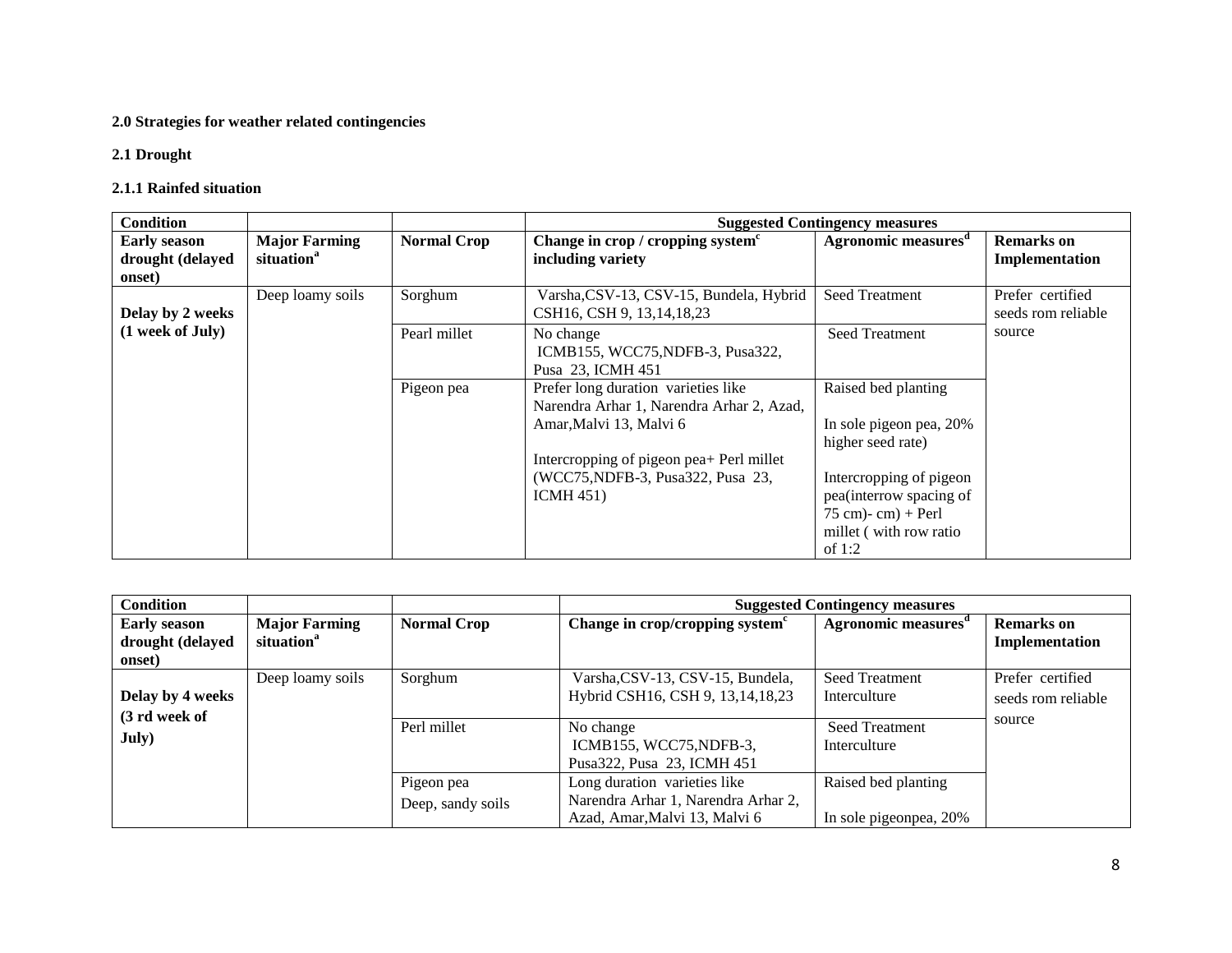|  |  |  | Intercropping of pigeonpea+Jwar<br>(Versa, CSV-13, CSV-15, Bundela,<br>Hybrid CSH16, CSH 9, 13, 14, 18, 23) | higher seed rate)<br>Intercropping of<br>pigeonpea(interrow<br>spacing of $75 \text{ cm}$ - cm)<br>$+$ Jwar with row ratio of<br>$1 \cdot 7$ |  |
|--|--|--|-------------------------------------------------------------------------------------------------------------|----------------------------------------------------------------------------------------------------------------------------------------------|--|
|--|--|--|-------------------------------------------------------------------------------------------------------------|----------------------------------------------------------------------------------------------------------------------------------------------|--|

| <b>Condition</b>                                  |                                                |                                 |                                                                                                                                                                                                                            | <b>Suggested Contingency measures</b>                                                                                                                                      |                                                  |
|---------------------------------------------------|------------------------------------------------|---------------------------------|----------------------------------------------------------------------------------------------------------------------------------------------------------------------------------------------------------------------------|----------------------------------------------------------------------------------------------------------------------------------------------------------------------------|--------------------------------------------------|
| <b>Early season</b><br>drought (delayed<br>onset) | <b>Major Farming</b><br>situation <sup>a</sup> | <b>Normal Crop</b>              | Change in crop/cropping<br>system <sup>c</sup>                                                                                                                                                                             | Agronomic measures <sup>d</sup>                                                                                                                                            | <b>Remarks</b> on<br>Implementation <sup>e</sup> |
| Delay by 6 weeks<br>(1st week of                  | Deep loamy soils                               | Sorghum                         | Varhsa, CSV-13, CSV-15,<br>Bundela, Hybrid CSH16, CSH<br>9, 13, 14, 18, 23                                                                                                                                                 | Seed Treatment                                                                                                                                                             | Prefer certified<br>seeds rom reliable<br>source |
| August)                                           |                                                | Perl millet                     | No change<br>ICMB155, WCC75, NDFB-3,<br>Pusa322, Pusa 23, ICMH 451                                                                                                                                                         | Seed Treatment                                                                                                                                                             |                                                  |
|                                                   |                                                | Pigeon pea<br>Deep, sandy soils | Long duration varieties like<br>Narendra Arhar 1, Narendra<br>Arhar 2, Azad, Amar, Malvi<br>13, Malvi 6<br>Intercropping of pigeonpea+<br>Jwar (Versa, CSV-13, CSV-15,<br>Bundela, Hybrid CSH16, CSH<br>9, 13, 14, 18, 23) | Raised bed planting<br>In sole pigeonpea, 20%<br>higher seed rate)<br>Intercropping of<br>pigeonpea(interrow<br>spacing of 75 cm)-cm)<br>$+$ Jwar with row ratio of<br>1:2 |                                                  |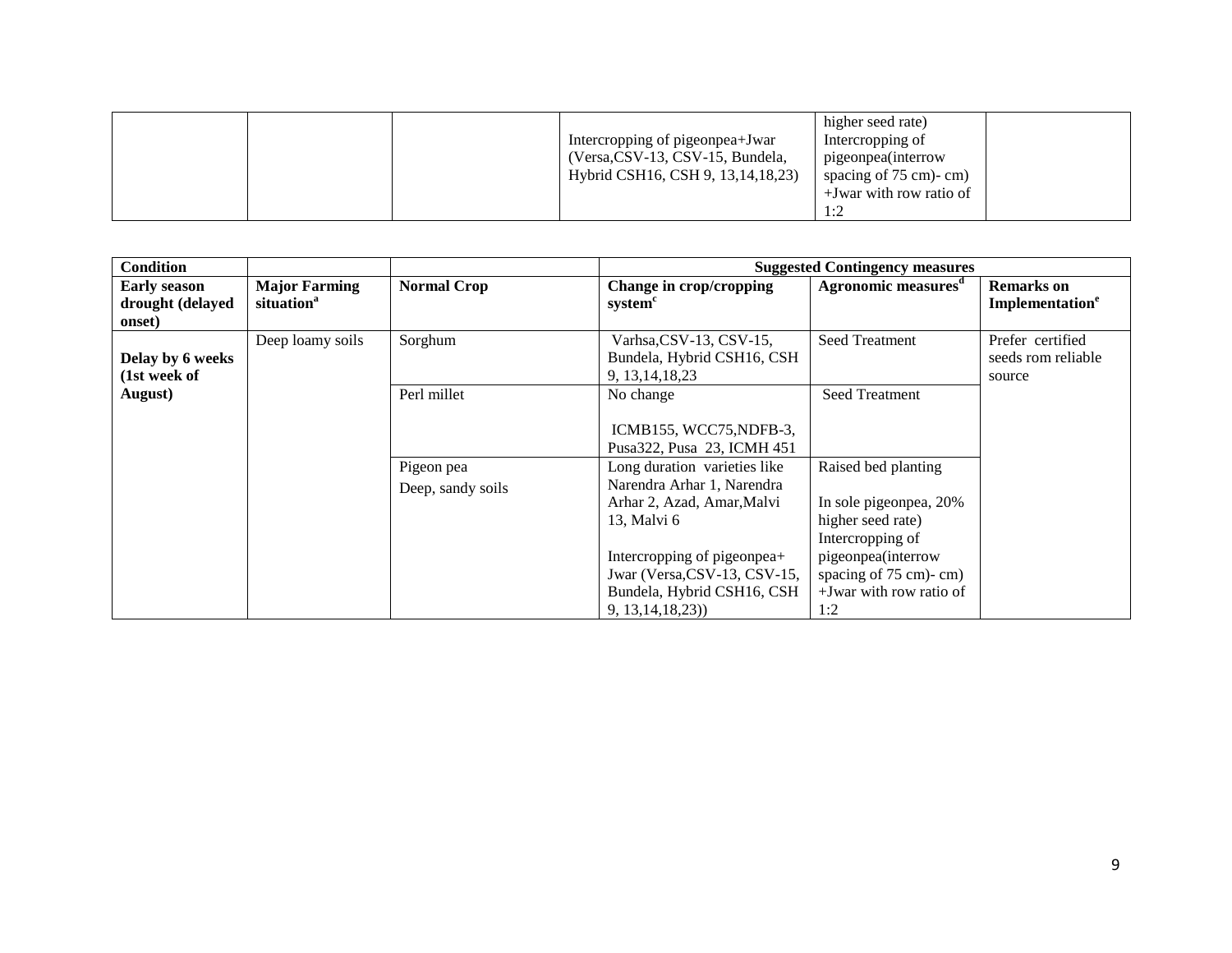| <b>Condition</b>                                  |                                                |                    |                                      | <b>Suggested Contingency measures</b> |                                                  |
|---------------------------------------------------|------------------------------------------------|--------------------|--------------------------------------|---------------------------------------|--------------------------------------------------|
| <b>Early season</b><br>drought (delayed<br>onset) | <b>Major Farming</b><br>situation <sup>a</sup> | <b>Normal Crop</b> | Change in crop/cropping<br>system    | Agronomic measures <sup>a</sup>       | <b>Remarks</b> on<br>Implementation <sup>e</sup> |
| Delay by 8 weeks                                  | Deep loamy soils                               | Pearl millet       | Fallow Followed by Toria/<br>Mustard | Conserve moisture                     |                                                  |
| $(3rd$ week of<br>August)                         |                                                | Sorghum            | Fallow Followed by Toria/<br>Mustard | Conserve moisture                     |                                                  |
|                                                   |                                                | Pigeon pea         | Leep as fallow                       | Conserve moisture                     |                                                  |

| <b>Condition</b>                                            |                                                |                    |                                      | <b>Suggested Contingency measures</b>                |                                     |
|-------------------------------------------------------------|------------------------------------------------|--------------------|--------------------------------------|------------------------------------------------------|-------------------------------------|
| Early season drought<br>(Normal onset)                      | <b>Major Farming</b><br>situation <sup>a</sup> | <b>Normal Crop</b> | Crop management <sup>c</sup>         | Soil nutrient &<br>moisture conservation<br>measues" | <b>Remarks</b> on<br>Implementation |
| <b>Normal onset</b>                                         | Deep loamy soils                               | Pearl millet       | Weed Management                      |                                                      |                                     |
| followed by 15-20<br>days dry spell after                   |                                                | Sorghum            | Weed Management                      |                                                      |                                     |
| sowing leading to<br>poor<br>germination/crop<br>stand etc. |                                                | Pigeon pea         | Weed control<br>Gap filling/thinning |                                                      |                                     |

| <b>Condition</b>           |                        |                    | <b>Suggested Contingency measures</b> |                       |                |  |
|----------------------------|------------------------|--------------------|---------------------------------------|-----------------------|----------------|--|
| Mid season drought (long   | <b>Major Farming</b>   | <b>Normal Crop</b> | Crop management $\epsilon$            | Soil nutrient &       | Remarks on     |  |
| dry spell, consecutive 2   | situation <sup>a</sup> |                    |                                       | moisture conservation | Implementation |  |
| weeks rainless $(>2.5$ mm) |                        |                    |                                       | measues               |                |  |
| period)                    |                        |                    |                                       |                       |                |  |
|                            | Deep loamy soils       | Perl millet        | Weed Management                       | Interculture          |                |  |
| At vegetative stage        |                        |                    |                                       |                       |                |  |
|                            |                        | Sorghum            | Weed Management                       | Interculture          |                |  |
|                            |                        |                    |                                       |                       |                |  |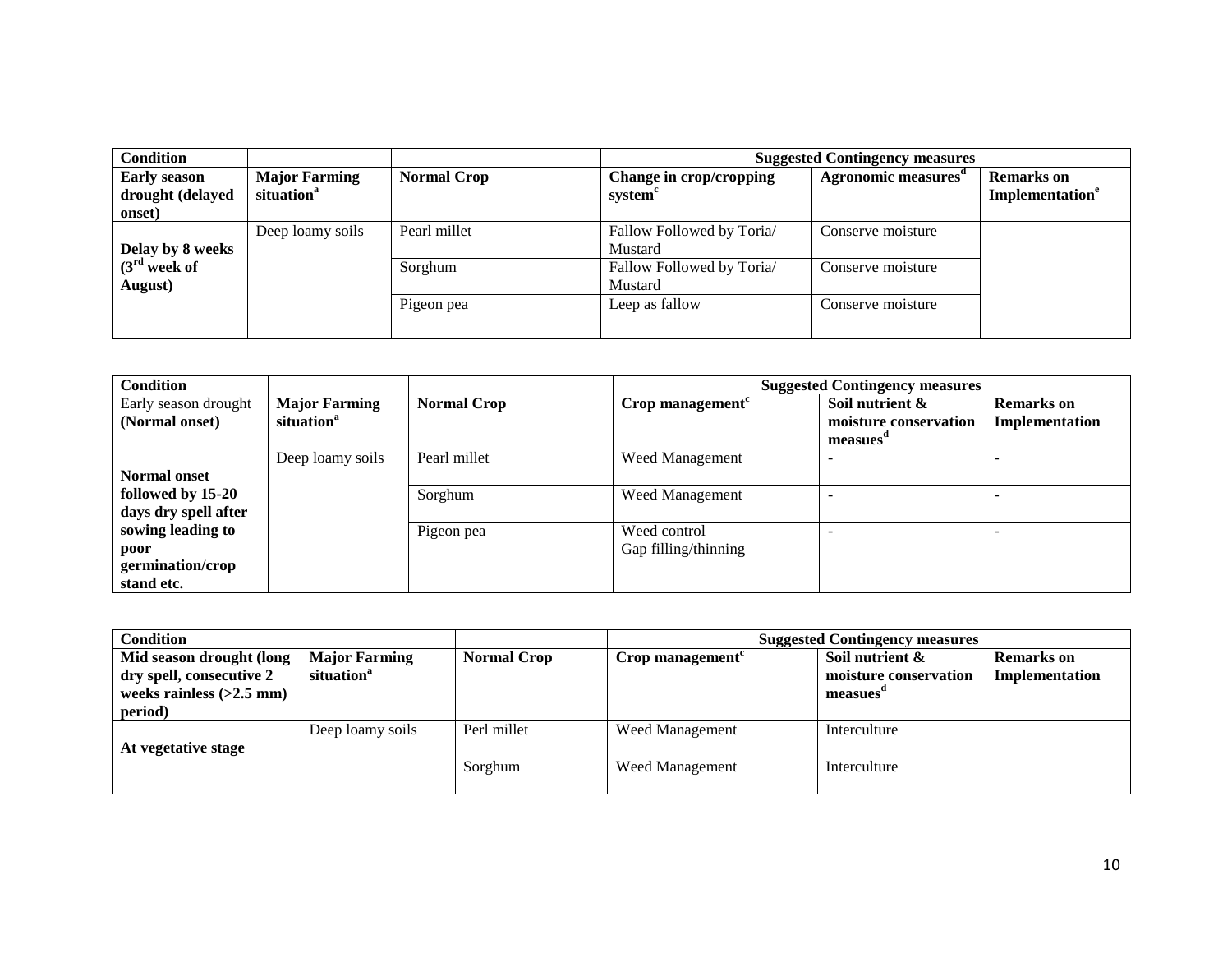|  | Pigeon pea | Weed control                                         |                |  |
|--|------------|------------------------------------------------------|----------------|--|
|  |            | Thinning to maintain optimum   Mulching with locally |                |  |
|  |            | population                                           | available      |  |
|  |            |                                                      | material/weeds |  |
|  |            |                                                      |                |  |

| <b>Condition</b>                                |                                                |                    | <b>Suggested Contingency measures</b> |                                 |                                                  |  |
|-------------------------------------------------|------------------------------------------------|--------------------|---------------------------------------|---------------------------------|--------------------------------------------------|--|
| <b>Terminal</b><br>drought<br>(Early withdrawal | <b>Major Farming</b><br>situation <sup>a</sup> | <b>Normal Crop</b> | Crop management <sup>c</sup>          | Rabi Crop planning <sup>d</sup> | <b>Remarks</b> on<br>Implementation <sup>e</sup> |  |
| of monsoon)                                     | Deep loamy soils                               | Pearl millet       | <b>Weed Management</b>                |                                 |                                                  |  |
|                                                 |                                                | Sorghum            | <b>Weed Management</b>                |                                 |                                                  |  |
|                                                 |                                                | Pigeon pea         | Harvest at physiological maturity     |                                 |                                                  |  |

**2.1.2 Drought - Irrigated situation**

| <b>Condition</b>                                             |                                                |                                                           | <b>Suggested Contingency measures</b>              |                                                                                                               |                             |  |
|--------------------------------------------------------------|------------------------------------------------|-----------------------------------------------------------|----------------------------------------------------|---------------------------------------------------------------------------------------------------------------|-----------------------------|--|
|                                                              | <b>Major Farming</b><br>situation <sup>1</sup> | <b>Normal Crop</b>                                        | Change in crop                                     | Agronomic measures <sup>1</sup>                                                                               |                             |  |
| Delayed release of<br>water in canals<br>due to low rainfall | Deep loamy soils                               | Paddy Narendra 97, Narendra<br>118, Narendra 80, NDR 359, | Transplanting<br>with $3$ to $4$<br>seedlings/hill | Drum seeding<br>SRI method<br>Irrigation at critical stages<br>Reduce spacing plant to<br>plant i.e.20x 15 cm | Implementation <sup>J</sup> |  |

| <b>Condition</b>    |                        |                    | <b>Suggested Contingency measures</b> |                                            |                             |
|---------------------|------------------------|--------------------|---------------------------------------|--------------------------------------------|-----------------------------|
|                     | <b>Major Farming</b>   | <b>Normal Crop</b> | Change in crop                        | Agronomic measures'                        | <b>Remarks</b> on           |
|                     | situation <sup>1</sup> |                    |                                       |                                            | Implementation <sup>J</sup> |
| Limited release of  | Deep loamy soils       | Paddy,             | Narendra 97,                          | Transplanting with 3 to 4                  |                             |
| water in canals     |                        |                    | Narendra 118,                         | seedlins/hill Drum seeding                 |                             |
| due to low rainfall |                        |                    | Narendra 80,                          | SRI method                                 |                             |
|                     |                        |                    | <b>NDR 359</b>                        | Irrigation at critical stages<br>$\bullet$ |                             |
|                     |                        |                    |                                       | Reduce spacing plant to                    |                             |
|                     |                        |                    |                                       | plant i.e.20x 15 cm                        |                             |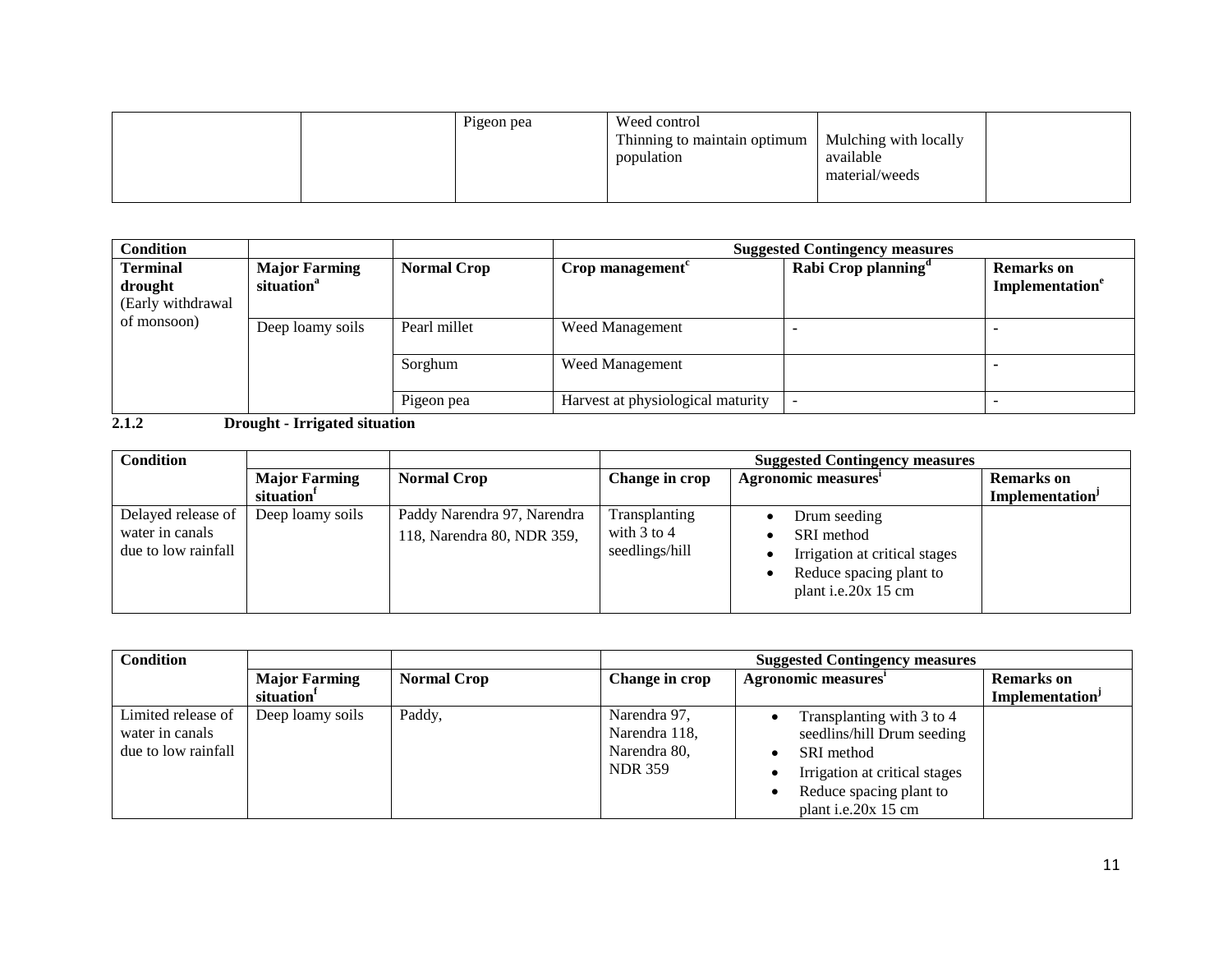| <b>Condition</b> |                        |                    | <b>Suggested Contingency measures</b> |                     |                       |
|------------------|------------------------|--------------------|---------------------------------------|---------------------|-----------------------|
|                  | <b>Major Farming</b>   | <b>Normal Crop</b> | Change in crop                        | Agronomic measures' | <b>Remarks</b> on     |
|                  | situation <sup>1</sup> |                    |                                       |                     | <b>Implementation</b> |
|                  |                        | Perl millet        | No change                             | Weed Management     |                       |
|                  |                        | sorghum            | No change                             | Weed Management     |                       |

| <b>Condition</b> |                        |                    |                       | <b>Suggested Contingency measures</b>    |                                    |
|------------------|------------------------|--------------------|-----------------------|------------------------------------------|------------------------------------|
|                  | <b>Major Farming</b>   | <b>Normal Crop</b> | Change in crop        | Agronomic measures'                      | <b>Remarks</b> on                  |
|                  | situation <sup>1</sup> |                    |                       |                                          | <b>Implementation</b> <sup>J</sup> |
| Non release of   | Deep loamy soils       | Paddy              |                       | Transplanting with tube well irrigation  |                                    |
| water in canals  |                        |                    | Narendra 97, Narendra |                                          |                                    |
| under delayed    |                        |                    | 118, Narendra 80, NDR | 2 to 3 seedlings/hill                    |                                    |
| onset of monsoon |                        |                    | 359,                  | Drum seeding                             |                                    |
| in catchment     |                        |                    |                       | SRI method                               |                                    |
|                  |                        |                    |                       | Irrigation at critical stages            |                                    |
|                  |                        |                    |                       | Reduce spacing plant to plant i.e.20x 15 |                                    |
|                  |                        |                    |                       | cm                                       |                                    |

| <b>Condition</b>                                                                     |                                                |              | <b>Suggested Contingency measures</b>          |                    |                                                  |  |
|--------------------------------------------------------------------------------------|------------------------------------------------|--------------|------------------------------------------------|--------------------|--------------------------------------------------|--|
|                                                                                      | <b>Major Farming</b><br>situation <sup>1</sup> | Normal Crop/ | Change in crop/cropping<br>system <sup>"</sup> | Agronomic measures | <b>Remarks</b> on<br>Implementation <sup>J</sup> |  |
| Lack of inflows<br>into tanks due to<br>insufficient<br>/delayed onset of<br>monsoon |                                                |              | Not applicable                                 |                    |                                                  |  |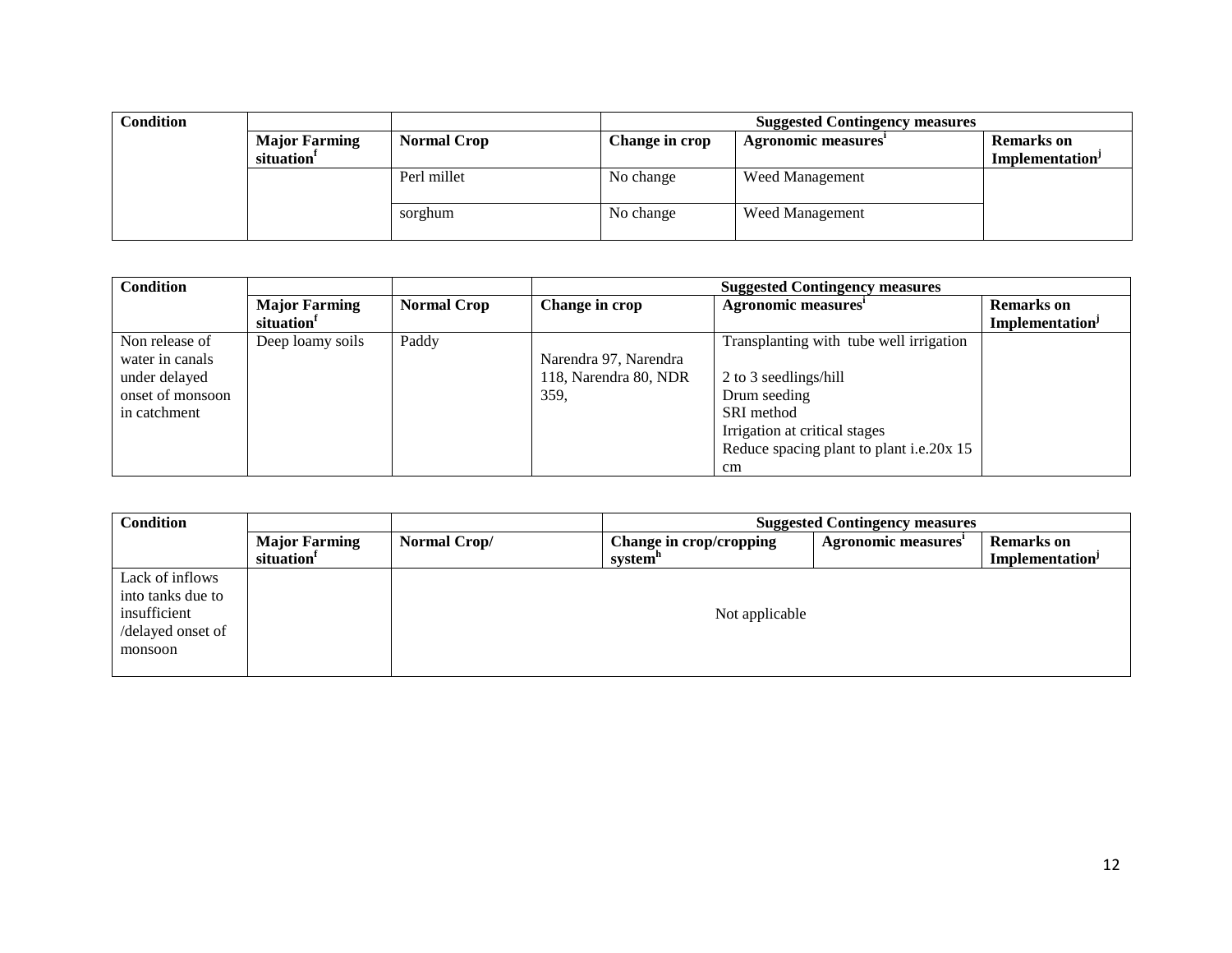| <b>Condition</b> |                        |                    | <b>Suggested Contingency measures</b> |                                             |                             |
|------------------|------------------------|--------------------|---------------------------------------|---------------------------------------------|-----------------------------|
|                  | <b>Major Farming</b>   | <b>Normal Crop</b> | Change in crop/                       | Agronomic measures'                         | <b>Remarks</b> on           |
|                  | situation <sup>1</sup> |                    |                                       |                                             | Implementation <sup>J</sup> |
| Insufficient     | Deep loamy soils-      | Paddy              | No change                             | Transplanting with tube well irrigation     |                             |
| groundwater      | tube well irrigated    |                    |                                       |                                             |                             |
| recharge due to  |                        |                    |                                       | 3 to 4 seedlings/hill                       |                             |
| low rainfall     |                        |                    |                                       | Drum seeding                                |                             |
|                  |                        |                    |                                       | SRI method                                  |                             |
|                  |                        |                    |                                       | Irrigation at critical stages               |                             |
|                  |                        |                    |                                       | Reduce spacing plant to plant i.e.20x 15 cm |                             |

**2.2 Unusual rains (untimely, unseasonal etc)** (for both rain fed and irrigated situations)

| <b>Condition</b>                                                        | <b>Suggested contingency measure</b>                                                                                                        |                                                   |                          |                                               |  |  |
|-------------------------------------------------------------------------|---------------------------------------------------------------------------------------------------------------------------------------------|---------------------------------------------------|--------------------------|-----------------------------------------------|--|--|
| Continuous high rainfall in a<br>short span leading to water<br>logging | Vegetative stage <sup>k</sup>                                                                                                               | Flowering stage                                   | Crop maturity stage      | Post harvest                                  |  |  |
| Rice                                                                    | Strengthen the bunds                                                                                                                        | Strengthen the bunds                              | Drain out excess water   | Shift the harvested produce to<br>safer place |  |  |
| Perl millet                                                             | Drain out excess water                                                                                                                      | Drain out excess water                            | Drain out excess water   | Shift the harvested produce to<br>safer place |  |  |
| Sorghum                                                                 | Drain out excess water                                                                                                                      | Drain out excess water                            | Drain out excess water   | Shift the harvested produce to<br>safer place |  |  |
| Pigeon pea                                                              | Drainage of Excess water &<br>drenching of COC (Copper<br>Oxy chloride) $@ 2.5g/Liter$<br>water to avoid incidence of wilt<br>$&$ root rot. | $\overline{\phantom{a}}$                          |                          |                                               |  |  |
| Horticulture                                                            |                                                                                                                                             |                                                   | $\overline{\phantom{a}}$ |                                               |  |  |
| Guava                                                                   | Provide staking to less than 3<br>years aged plant to avoid                                                                                 | Provide proper drainage to<br>avoid water logging |                          |                                               |  |  |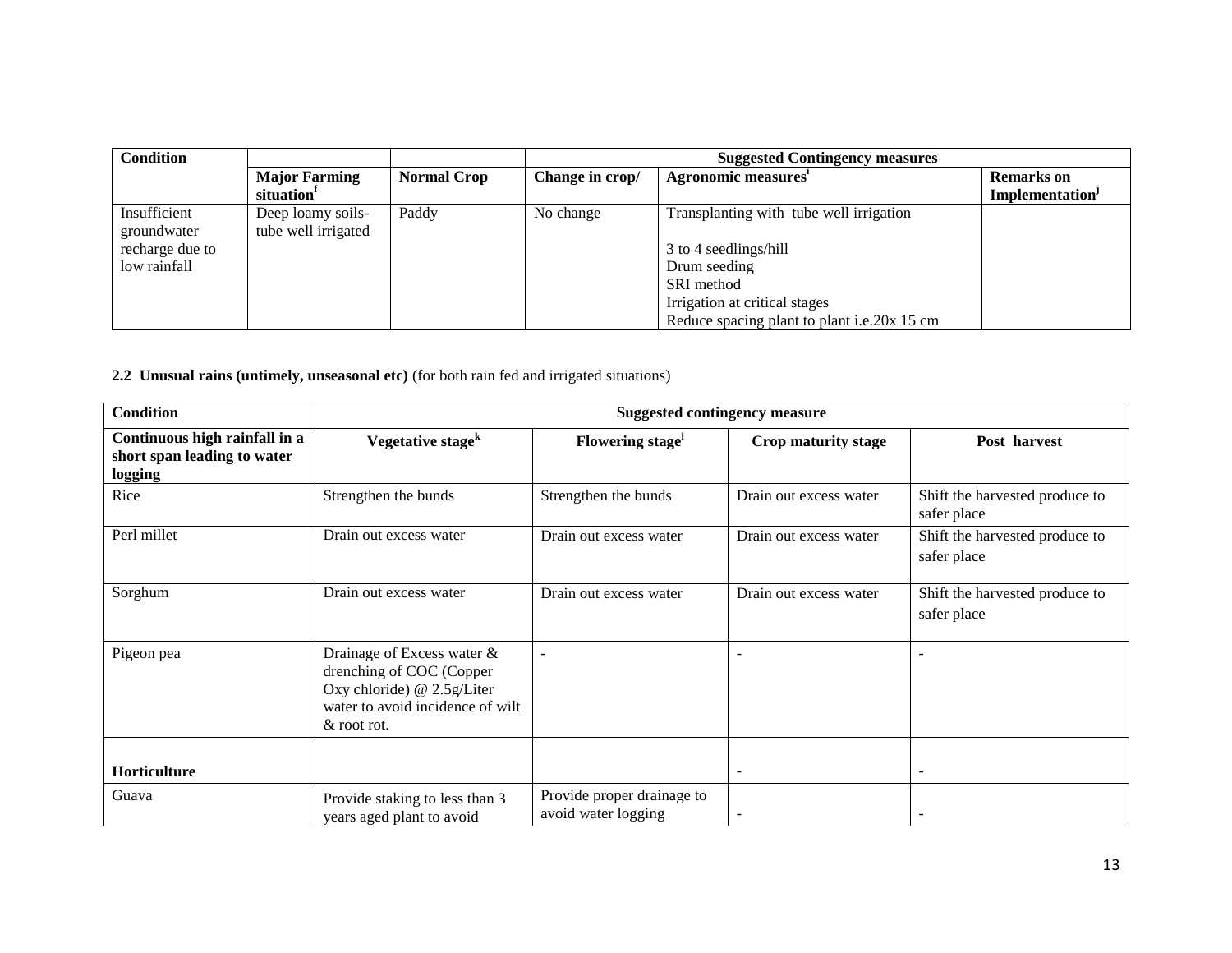|                                                                      | lodging                                                                |                                                   |  |
|----------------------------------------------------------------------|------------------------------------------------------------------------|---------------------------------------------------|--|
| Mango                                                                | Provide staking to less than 3<br>years aged plant to avoid<br>lodging | Provide proper drainage to<br>avoid water logging |  |
| Heavy rainfall with high<br>speed winds in a short span <sup>2</sup> | Not applicable                                                         |                                                   |  |
| Outbreak of pests and<br>diseases due to unseasonal<br>rains         | Not applicable                                                         |                                                   |  |

#### **2.3 Floods- Not applicable**

## **2.4 Extreme events: Heat wave / Cold wave/Frost/ Hailstorm /Cyclone**

| <b>Extreme event type</b> | Suggested contingency measure <sup>r</sup>                                                                                                                    |                                      |                                   |                          |  |  |
|---------------------------|---------------------------------------------------------------------------------------------------------------------------------------------------------------|--------------------------------------|-----------------------------------|--------------------------|--|--|
|                           | <b>Seedling / nursery stage</b>                                                                                                                               | <b>Vegetative stage</b>              | <b>Reproductive stage</b>         | At harvest               |  |  |
| Heat Wave <sup>p</sup>    |                                                                                                                                                               |                                      |                                   |                          |  |  |
| Rice                      | Raised the nursery near lift or other<br>irrigation sources<br>Prepare 1-1.5 M wide raised Nursery<br>Beds with provision of 30 cm width<br>between the beds. | Apply light irrigation at<br>evening | Apply light irrigation at evening | $\overline{\phantom{a}}$ |  |  |
| Horticulture              |                                                                                                                                                               |                                      |                                   |                          |  |  |
| Mango                     | Light & frequent irrigation                                                                                                                                   | Light & frequent irrigation          | Light & frequent irrigation       |                          |  |  |
| Guava                     | Light & frequent irrigation                                                                                                                                   | Light & frequent irrigation          | Light & frequent irrigation       |                          |  |  |
| <b>Hailstorm</b>          | Not applicable                                                                                                                                                |                                      |                                   |                          |  |  |
| Frost                     |                                                                                                                                                               |                                      |                                   |                          |  |  |
| Horticulture              |                                                                                                                                                               |                                      |                                   |                          |  |  |
| Mango                     | Proper care of seedlings                                                                                                                                      | Prune affected branches              | Harvest the produce               | Grdae and                |  |  |
| Guava                     |                                                                                                                                                               | Plant protection measures            |                                   | market                   |  |  |
| Cyclone                   | Not applicable                                                                                                                                                |                                      |                                   |                          |  |  |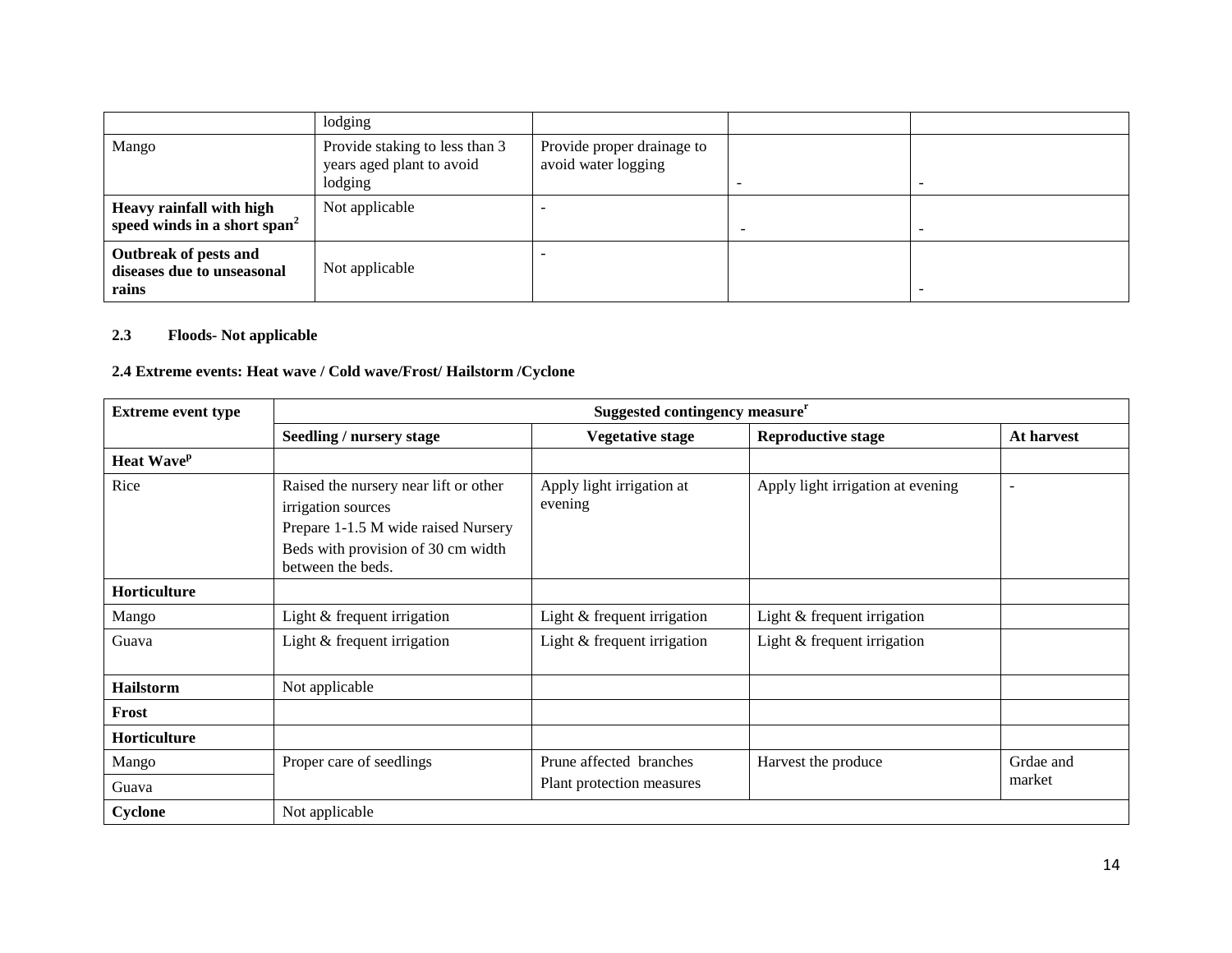#### **2.5 Contingent strategies for Livestock, Poultry & Fisheries**

#### **2.5.1 Livestock**

|                                    |                                                                                                                                                                                                                                                                                                                                                                                                                                                                                                                                                                                                                                                                                                                                                         | <b>Suggested contingency measures</b>                                                                                                                                                                                                                                                                                                                                                                                                                                                                                                                                                                                                                                                                                                                                                                                                                                                                                                                                                                                                                                                                                                                                                                                                                                                                                                                                    |                                                                                                                                                                                                                                                                                                             |  |
|------------------------------------|---------------------------------------------------------------------------------------------------------------------------------------------------------------------------------------------------------------------------------------------------------------------------------------------------------------------------------------------------------------------------------------------------------------------------------------------------------------------------------------------------------------------------------------------------------------------------------------------------------------------------------------------------------------------------------------------------------------------------------------------------------|--------------------------------------------------------------------------------------------------------------------------------------------------------------------------------------------------------------------------------------------------------------------------------------------------------------------------------------------------------------------------------------------------------------------------------------------------------------------------------------------------------------------------------------------------------------------------------------------------------------------------------------------------------------------------------------------------------------------------------------------------------------------------------------------------------------------------------------------------------------------------------------------------------------------------------------------------------------------------------------------------------------------------------------------------------------------------------------------------------------------------------------------------------------------------------------------------------------------------------------------------------------------------------------------------------------------------------------------------------------------------|-------------------------------------------------------------------------------------------------------------------------------------------------------------------------------------------------------------------------------------------------------------------------------------------------------------|--|
|                                    | <b>Before the event</b>                                                                                                                                                                                                                                                                                                                                                                                                                                                                                                                                                                                                                                                                                                                                 | During the event                                                                                                                                                                                                                                                                                                                                                                                                                                                                                                                                                                                                                                                                                                                                                                                                                                                                                                                                                                                                                                                                                                                                                                                                                                                                                                                                                         | After the event                                                                                                                                                                                                                                                                                             |  |
| <b>Drought</b>                     |                                                                                                                                                                                                                                                                                                                                                                                                                                                                                                                                                                                                                                                                                                                                                         |                                                                                                                                                                                                                                                                                                                                                                                                                                                                                                                                                                                                                                                                                                                                                                                                                                                                                                                                                                                                                                                                                                                                                                                                                                                                                                                                                                          |                                                                                                                                                                                                                                                                                                             |  |
| Feed and<br>Fodder<br>availability | Top dressing of N in 2-3 split doses<br>$@$ 20-25 kg N/ha in common<br>property resources (CPRs) or<br>private property resources (PPRs)<br>like waste and degraded lands with<br>the monsoon pattern for higher<br>biomass production<br>cultivation<br>of<br>short<br>Promote<br>duration<br>of<br>fodder<br>crops<br>sorghum/bajra/maize suitable to the<br>district<br>Sowing of fodder crops like Stylo<br>and Cenchrus on bunds so as to<br>provide fodder and strengthening<br>of bunds<br>Avoid burning of wheat and paddy<br>straw and storing as dry fodder for<br>future use<br>drying,<br>bailing<br>Proper<br>and<br>densification of harvested<br>dry<br>fodder for transport to the needy<br>villages<br>Complete feed preparation using | Harvest and use biomass of dried up crops (Sorghum, Bajra, Rice etc)<br>material as fodder.<br>Harvest the tree fodder (Neem, Subabul, Acasia, Pipal etc) and<br>unconventional feeds resources available and use as fodder for livestock<br>$(LS)$ .<br>Available feed and fodder should be cut from CPRs and stall fed in order<br>to reduce the energy requirements of the animals<br>In case of mild drought, the available dry fodder may be enriched with<br>urea and molasses and the productive livestock should be supplemented<br>with vitamin & minerals mixture.<br>The available silage may be used as green fodder supplement for high<br>yielders and pregnant animals<br>In case of severe drought, UMMB, hay, concentrates and vitamin &<br>mineral mixture should be transported to the needy areas from the reserves<br>at the district level initially and latter stages from the near by districts. All<br>the hay should be enriched with 2% Urea molasses solution or 1%<br>common salt solution and fed to LS<br>Herd should be split and supplementation should be given only to the<br>highly productive and breeding animals<br>Provision of emergency grazing/feeding (Cow-calf camps or other special<br>arrangements to protect high productive & breeding stock)<br>Available kitchen waste should be mixed with dry fodder while feeding | Green and concentrates<br>supplementation should<br>be provided to all the<br>animals.<br>Short duration fodder<br>crops of should be sown<br>in unsown and crop failed<br>areas where no further<br>routine crop sowing is not<br>possible<br>Promote cultivation of<br>fodder crops during Rabi<br>season |  |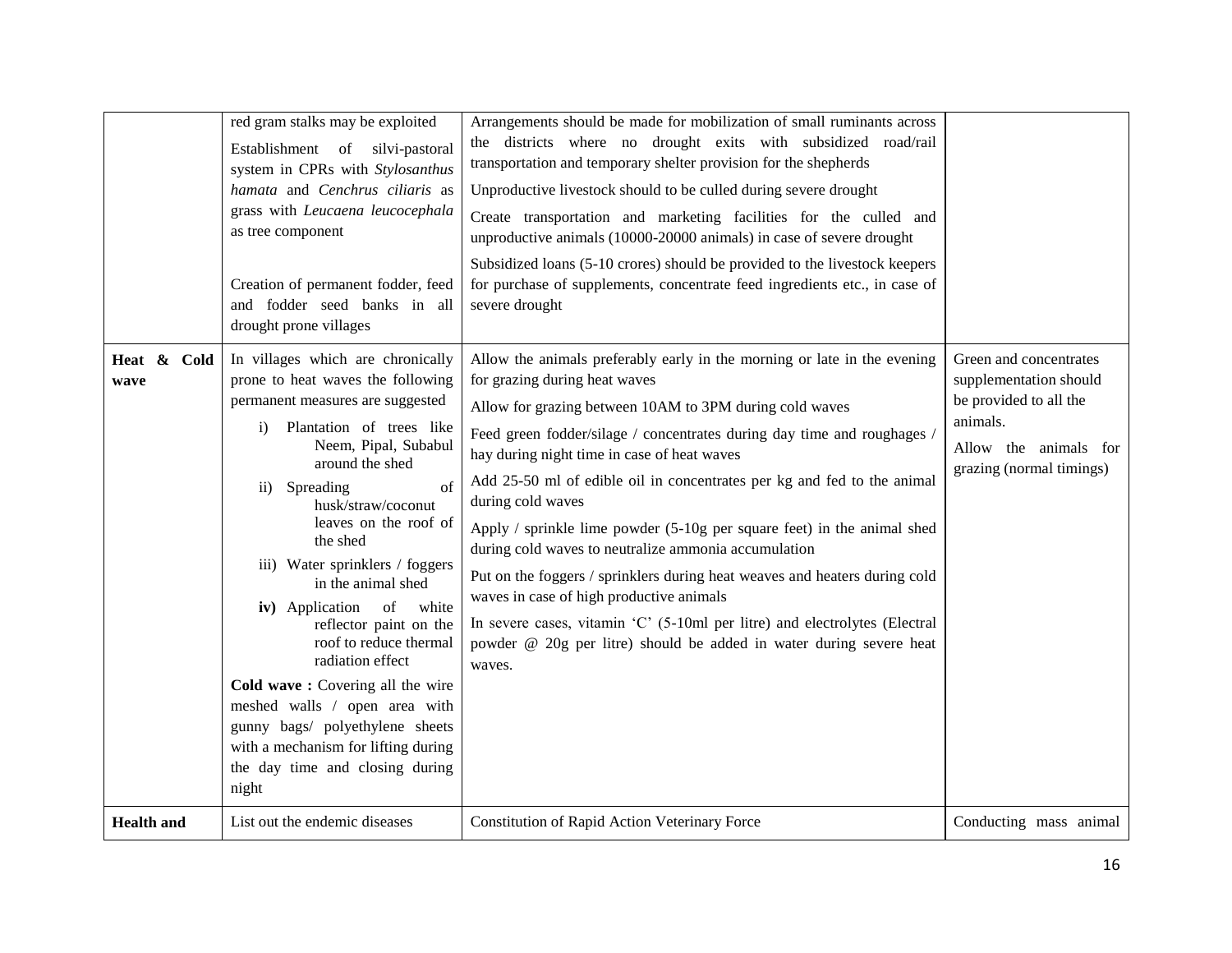| <b>Disease</b><br>management           | (species wise) in that district and<br>store vaccines for those diseases<br>Timely vaccination (as per<br>enclosed vaccination schedule)<br>against all endemic diseases<br>Surveillance and disease<br>monitoring network to be<br>established at Joint Director<br>(Animal Husbandry) office in the<br>district | Procurement of emergency medicines and medical kits<br>Performing ring vaccination (8 km radius) in case of any outbreak<br>Restricting movement of livestock in case of any epidemic<br>Rescue of sick and injured animals and their treatment | health camps<br>Conducting fertility<br>camps<br>Mass deworming camps                                                    |
|----------------------------------------|-------------------------------------------------------------------------------------------------------------------------------------------------------------------------------------------------------------------------------------------------------------------------------------------------------------------|-------------------------------------------------------------------------------------------------------------------------------------------------------------------------------------------------------------------------------------------------|--------------------------------------------------------------------------------------------------------------------------|
| <b>Insurance</b>                       | policy<br>- of<br>for<br>loss<br>Insurance<br>production due to drought may be<br>developed<br>Encouraging insurance of livestock                                                                                                                                                                                 | Listing out the details of the dead animals and loss of production in high<br>yielders                                                                                                                                                          | Submission for insurance<br>claim<br>availing<br>and<br>insurance benefit<br>Purchase<br>of<br>new<br>productive animals |
| Drinking water<br>$\sim$ $\sim$ $\sim$ | Identification of water resources<br>Rain water harvesting and create<br>water bodies/watering points<br>(when water is scarce use only as<br>drinking water for animals)<br>$\mathbf{r}$ $\mathbf{u}$                                                                                                            | Restrict wallowing of animals in water bodies/resources<br>Provision of wholesome clean drinking water at least 3 times in a day                                                                                                                | Bleach $(0.1\%)$<br>drinking<br>water / water sources<br>Provide<br>clean<br>drinking<br>water                           |

**2.5.2 Poultry** 

|                                    | <b>Suggested contingency measures</b>                           |                                                                                                                                                                                 |                                                |  |  |  |  |  |
|------------------------------------|-----------------------------------------------------------------|---------------------------------------------------------------------------------------------------------------------------------------------------------------------------------|------------------------------------------------|--|--|--|--|--|
|                                    | Before the event <sup>a</sup>                                   | During the event                                                                                                                                                                |                                                |  |  |  |  |  |
| <b>Drought</b>                     |                                                                 |                                                                                                                                                                                 |                                                |  |  |  |  |  |
| Shortage of<br>feed<br>ingredients | rice, bajra etc, in to use as feed in case of<br>severe drought | Storing of house hold grain like maize, broken   Supplementation only for productive birds with house hold<br>grain<br>Supplementation of shell grit (calcium) for laying birds | Supplementation<br>all<br>to<br>survived birds |  |  |  |  |  |